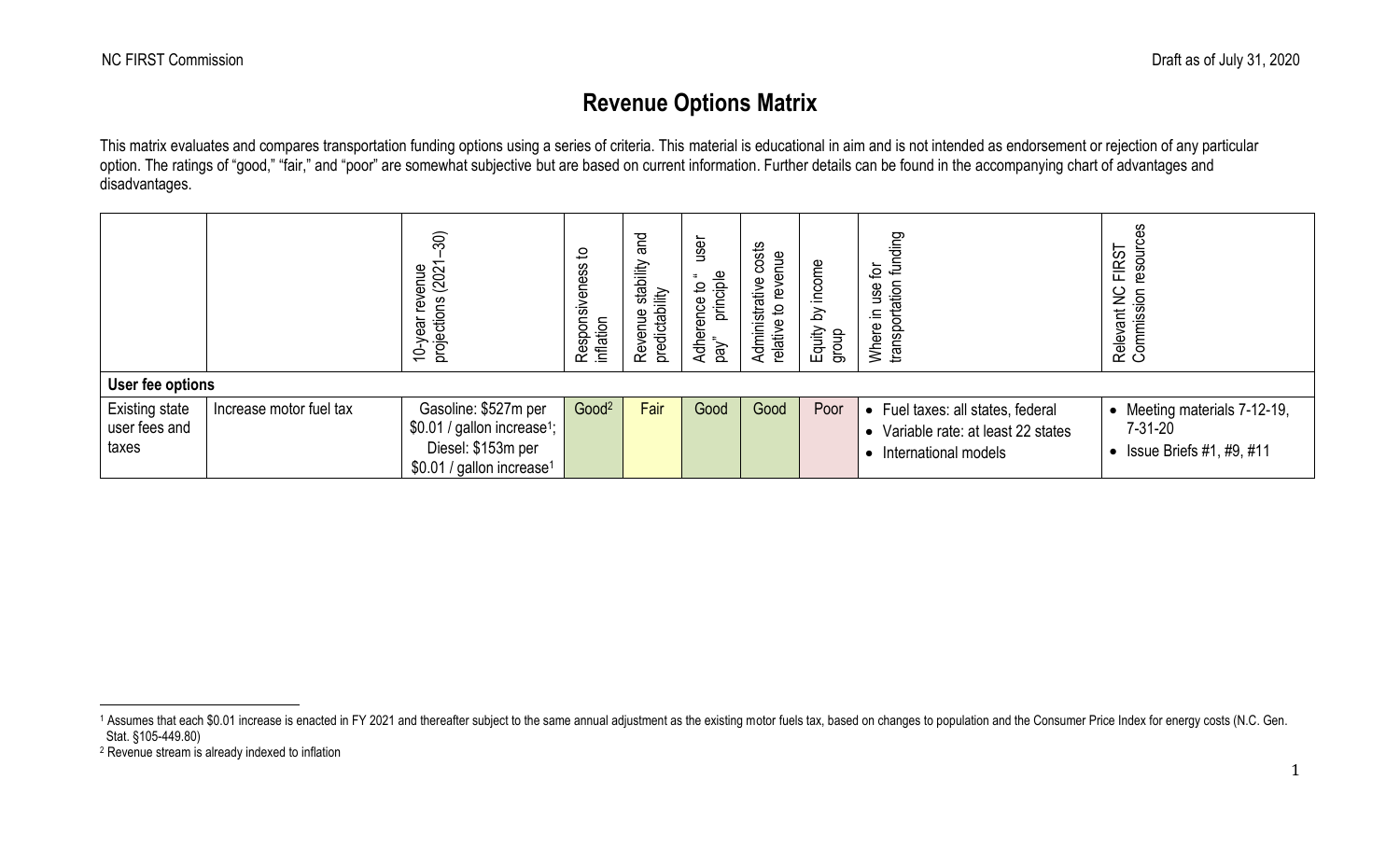|                                                                        | $\mathfrak{D}$<br>10-year revenue<br>projections (2021-                                                                                                                                                                                                   | Responsiveness to<br>inflation | pue<br>stability<br>predictability<br>Revenue | user<br>principle<br>Adherence to<br>pay | costs<br>relative to revenue<br>Administrative | Equity by income<br>dhon <sup>6</sup> | transportation funding<br>Where in use for                                                            | Commission resources<br><b>FIRST</b><br>Relevant NC                            |
|------------------------------------------------------------------------|-----------------------------------------------------------------------------------------------------------------------------------------------------------------------------------------------------------------------------------------------------------|--------------------------------|-----------------------------------------------|------------------------------------------|------------------------------------------------|---------------------------------------|-------------------------------------------------------------------------------------------------------|--------------------------------------------------------------------------------|
| Increase DMV fees <sup>3</sup>                                         | Driver license: \$89m<br>per \$1 increase <sup>4</sup> ;<br>Passenger vehicle<br>registration: \$89m<br>per \$1 increaseError!<br>Bookmark not defined.<br>Commercial vehicle<br>registration: \$1.77b<br>per \$1 increaseError!<br>Bookmark not defined. | Good <sup>2</sup>              | Good                                          | Fair                                     | Good                                           | Poor                                  | • DMV fees: at least 47 states<br>• Indexed: NC, PA<br>International models<br>$\bullet$              | • Meeting materials 7-12-19,<br>$2 - 28 - 20$<br>• Issue Briefs $#6, #9$       |
| Adjust formula for passenger<br>vehicle registration fees <sup>5</sup> | Projections vary based<br>on specific adjustments                                                                                                                                                                                                         | Good <sup>6</sup>              | Good                                          | Fair                                     | Good                                           | Poor <sup>7</sup>                     | • Passenger vehicle registration<br>fees: at least 42 states<br>• Factors used to calculate fees vary | • Meeting materials 7-31-20                                                    |
| Increase electric vehicle fee                                          | \$172,000 per<br>\$1 increase <sup>8</sup>                                                                                                                                                                                                                | Good <sup>6</sup>              | Good                                          | Good                                     | Good                                           | Fair                                  | • EV fees: 28 states                                                                                  | • Meeting materials 7-12-19,<br>$2 - 28 - 20$<br>$\bullet$ Issue Briefs #8, #9 |

<span id="page-1-0"></span><sup>&</sup>lt;sup>3</sup> Includes fees for driver licenses, passenger and commercial vehicle registrations, vehicle titles, vehicle inspections, and other DMV services

<sup>4</sup> Assumes that each \$1 increase is enacted in FY 2021 and thereafter subject to the same quadrennial adjustment as existing DMV fees, based on changes to the Consumer Price Index and rounded to the nearest \$0.25 (N.C. Gen. §20-4.02)

<sup>&</sup>lt;sup>5</sup> Currently, North Carolina assesses a flat registration fee for cars and fees that vary by weight for private trucks (N.C. Gen. Stat. §20-87). These fee schedules could be revised to include factors such as vehicle weig horsepower, value, or fuel efficiency.

<sup>6</sup> Revenue stream is already indexed to inflation

<sup>7</sup> Of the available options, an adjustment that takes vehicle value into account would be somewhat more equitable by income group.

<sup>8</sup> Assumes that each \$1 increase is enacted in FY 2021 and thereafter subject to the same quadrennial adjustment as existing DMV fees, based on CPI and rounded to the nearest \$0.25 (N.C. Gen. Stat. §20-4.02)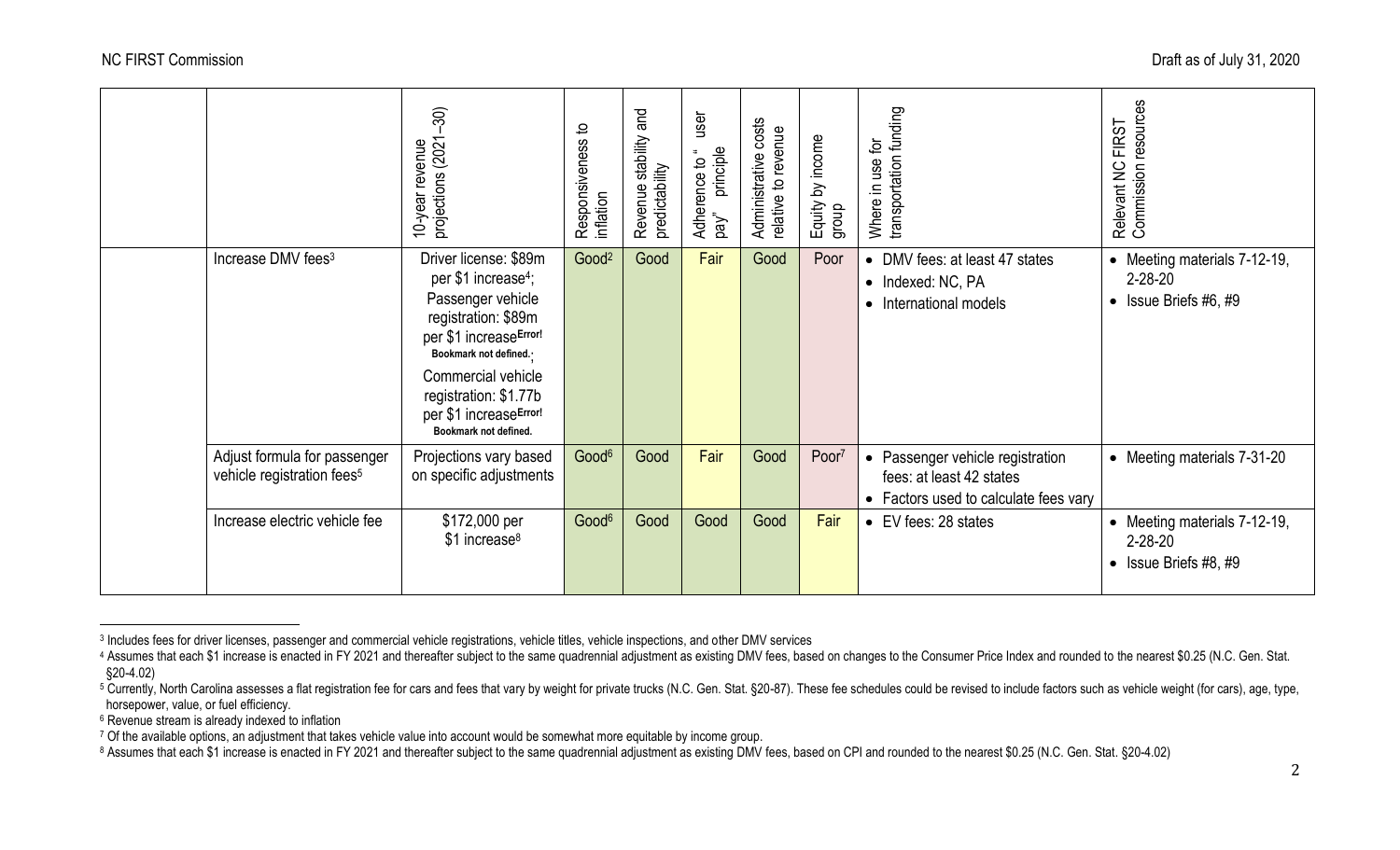| Draft as of July 31, 2020 |
|---------------------------|
|---------------------------|

<span id="page-2-0"></span>

|                                                                                                                            | $\mathfrak{D}$<br>projections (2021<br>10-year revenue                 | 악<br>Responsiveness t<br>inflation | and<br>stability<br>predictability<br>Revenue | user<br>principle<br>$\mathbf{u}$<br>Adherence to<br>red, | Administrative costs<br>to revenue<br>relative | Equity by income<br>group | transportation funding<br>Where in use for                                                                                     | Relevant NC FIRST<br>Commission resources                                      |
|----------------------------------------------------------------------------------------------------------------------------|------------------------------------------------------------------------|------------------------------------|-----------------------------------------------|-----------------------------------------------------------|------------------------------------------------|---------------------------|--------------------------------------------------------------------------------------------------------------------------------|--------------------------------------------------------------------------------|
| Increase highway use tax                                                                                                   | \$291m per<br>0.1% increase                                            | Good                               | Fair                                          | Fair                                                      | Good                                           | Good                      | Taxes on vehicle sales: at least 14<br>states                                                                                  | • Meeting materials 7-12-19,<br>$7 - 31 - 20$<br>$\bullet$ Issue Briefs #3, #9 |
| Eliminate highway use tax<br>"net-of-trade" exemption                                                                      | \$1.21 <sub>b</sub>                                                    | Good                               | Fair                                          | Fair                                                      | Good                                           | Good                      | • Highway use tax without net-of-<br>trade exemption: at least 8 states                                                        | • Meeting materials 7-31-20<br>$\bullet$ Issue Brief #3                        |
| Dedicate alternative highway<br>use tax on short-term vehicle<br>leases, rentals, and car<br>sharing services <sup>9</sup> | $$2.85b^{10}$                                                          | Good                               | Fair                                          | Fair                                                      | Good                                           | Fair                      | Taxes or fees on vehicle rentals:<br>$\bullet$<br>at least 18 states<br>Taxes or fees on car sharing<br>services: under review | • Meeting materials 4-24-20,<br>$7 - 31 - 20$<br>$\bullet$ Issue Brief #3      |
| Dedicate alternative highway<br>use tax on vehicle<br>subscription services <sup>11</sup>                                  | \$484m <sup>10</sup>                                                   | Good                               | Fair                                          | Fair                                                      | Good                                           | Good                      | • Under review                                                                                                                 | • Meeting materials 4-24-20,<br>$7 - 31 - 20$                                  |
| Expand road and bridge tolls                                                                                               | Projections vary based<br>on facilities to be tolled<br>and toll rates | Fair                               | Fair                                          | Good                                                      | Poor                                           | Poor                      | Tolls charged by state or quasi-<br>$\bullet$<br>state agency: at least 27 states<br>• International models                    | • Meeting materials 7-12-19,<br>$2 - 28 - 20$<br>• Issue Briefs $#9, #10$      |
| Expand ferry tolls                                                                                                         | Projections vary based<br>on facilities to be tolled<br>and toll rates | Poor                               | Fair                                          | Good                                                      | Fair                                           | Poor                      | • Ferry fares: AK, ME, WA                                                                                                      | • Meeting materials 7-31-20                                                    |

<sup>9</sup> Assumes current tax rate of 8% (N.C. Gen. Stat. §105-187.5). These revenues and taxes on vehicle subscription services are currently directed to the General Fund, minus a \$10 million transfer to NCDOT for airport improve

<sup>10</sup> Total revenues generated by tax, including the portion that is currently transferred to NCDOT for airport improvements

<sup>11</sup> Assumes current tax rate of 5% (N.C. Gen. Stat. §105-187.5); see note 9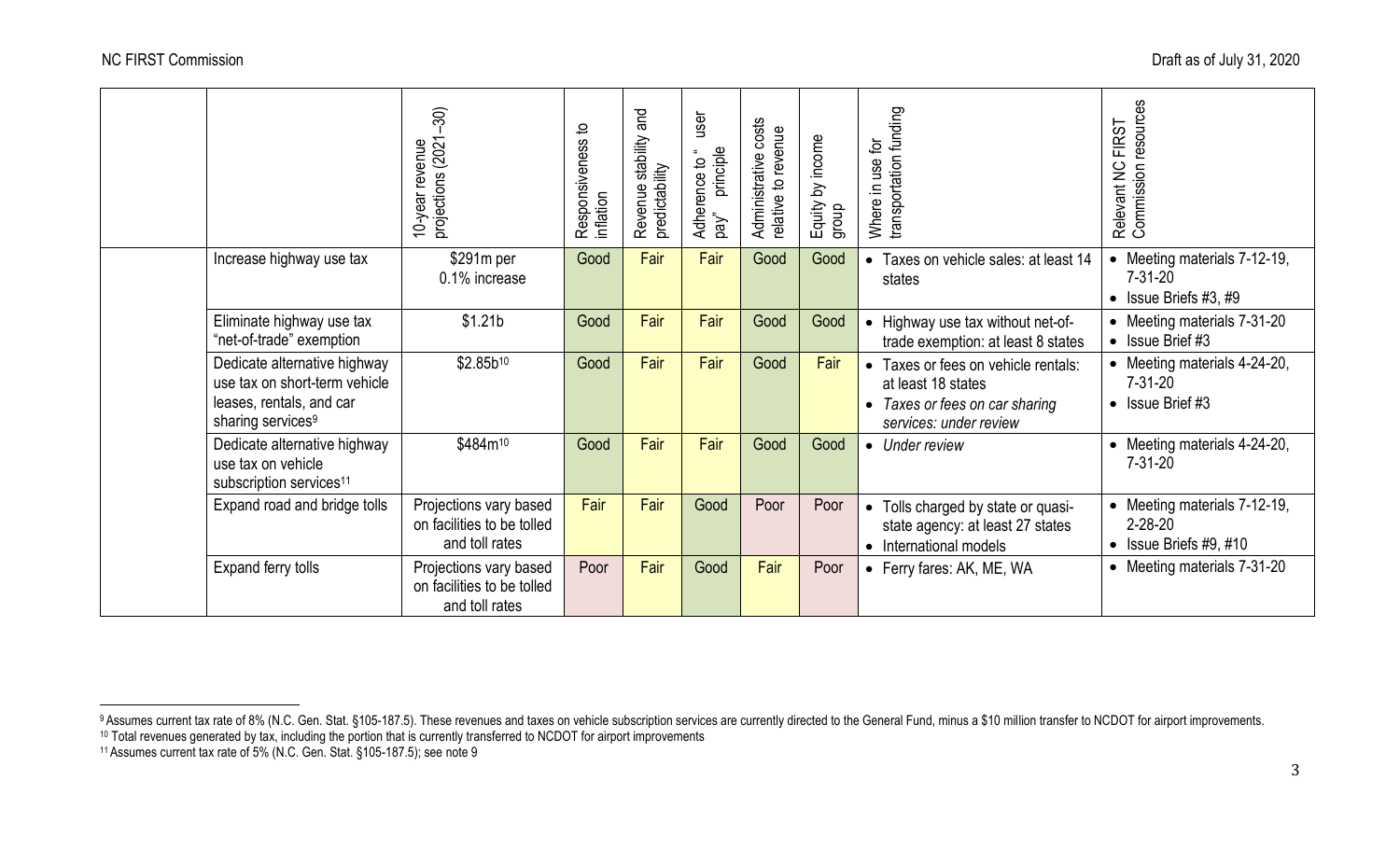|                                     |                                              |             | $\mathfrak{D}$<br>10-year revenue<br>projections (2021-<br>10-year | 요<br>Responsiveness<br>inflation | pue<br>stability<br>predictability<br>Revenue | user<br>principle<br>Adherence to<br>pay" | costs<br>relative to revenue<br>Administrative | dioub<br>by income<br>Equity I | transportation funding<br>ğ<br>Where in use                                                                              | Relevant NC FIRST<br>Commission resources<br><b>FIRST</b>    |
|-------------------------------------|----------------------------------------------|-------------|--------------------------------------------------------------------|----------------------------------|-----------------------------------------------|-------------------------------------------|------------------------------------------------|--------------------------------|--------------------------------------------------------------------------------------------------------------------------|--------------------------------------------------------------|
| New state<br>user fees and<br>taxes | Mileage-<br>based user                       | (flat rate) | \$13.97b per each<br>\$0.01 / mile of fee                          | Poor                             | Good                                          | Good                                      | Fair                                           | Fair                           | • For passenger vehicles: OR, UT<br>• Weight-distance fees for heavy<br>trucks: KY, NM, NY, OR<br>• International models | • Meeting materials 7-12-19,<br>4-24-20, 7-31-20             |
|                                     | fee                                          | (indexed)   | \$14.83b per each<br>\$0.01 / mile of fee <sup>12</sup>            | Good                             | Good                                          | Good                                      | Fair                                           | Fair                           |                                                                                                                          | • Issue Briefs $#8, #9, #11, #12$                            |
|                                     | Hybrid vehicle fee (indexed)                 |             | \$176m per each<br>$$100$ of fee <sup>13</sup>                     | Good                             | Good                                          | Good                                      | Good                                           | Fair                           | • Hybrid fees: at least 16 states                                                                                        | • Issue Briefs $#8, #9$                                      |
|                                     | Statewide vehicle property<br>tax            |             | \$124m per each<br>\$0.01 / \$100 valuation                        | Good                             | Good                                          | Fair                                      | Good                                           | Fair                           | • None found at state level                                                                                              | • Meeting materials 2-28-20                                  |
|                                     | Tax on electricity for vehicles<br>(indexed) |             | \$12m per each<br>\$0.01 / kWh of tax <sup>12</sup>                | Good                             | Fair                                          | Good                                      | Poor                                           | Fair                           | • IA (starting 2023), PA                                                                                                 | • Meeting materials 2-28-20<br>$\bullet$ Issue Briefs #8, #9 |
|                                     | Carbon tax (indexed) <sup>14</sup>           |             | \$599m per each<br>\$1 / metric ton of tax <sup>12</sup>           | Good                             | Fair                                          | Good                                      | Good                                           | Poor                           | • None found at state level<br>• International models                                                                    | • Meeting materials 2-28-20                                  |
|                                     | Tax on TNCs <sup>15</sup>                    |             | \$76m per each                                                     | Good                             | Fair                                          | Good                                      | Good                                           | Fair                           | • Percentage-based tax: 11 states                                                                                        | • Meeting materials 4-24-20                                  |

• Per ride fee: 7 states

Poor<sup>17</sup> | Fair | Fair | Good | Fair | None found at state level | Meeting materials 4-24-20

• Flat annual fee: AK, KY, NJ

<span id="page-3-0"></span>1% of tax

\$45m per each \$1 / trip fee

services<sup>16</sup>

Fee on micromobility

• Issue Brief #7

<sup>12</sup> Assumes this revenue source would be annually indexed to population and inflation, using the same formula as the current motor fuels tax (N.C. Gen. Stat. §105-449.80)

<sup>13</sup> Assumes this revenue source would be quadrennially indexed to inflation and rounded to the nearest \$0.25, using the same formula as current DMV fees and electric vehicle fees (N.C. Gen. Stat. §20-4.02)

<sup>14</sup> Assumes that the proceeds from carbon taxes on all fuels used to propel vehicles—including gasoline, diesel, natural gas, and electricity—would be dedicated to transportation purposes

<sup>&</sup>lt;sup>15</sup> Transportation Network Companies such as Uber and Lyft

<sup>16</sup> Micromobility includes trips taken on shared-use micromobility services such as bikeshares and e-scooters

<sup>&</sup>lt;sup>17</sup> Assumes a flat rate with no indexing to inflation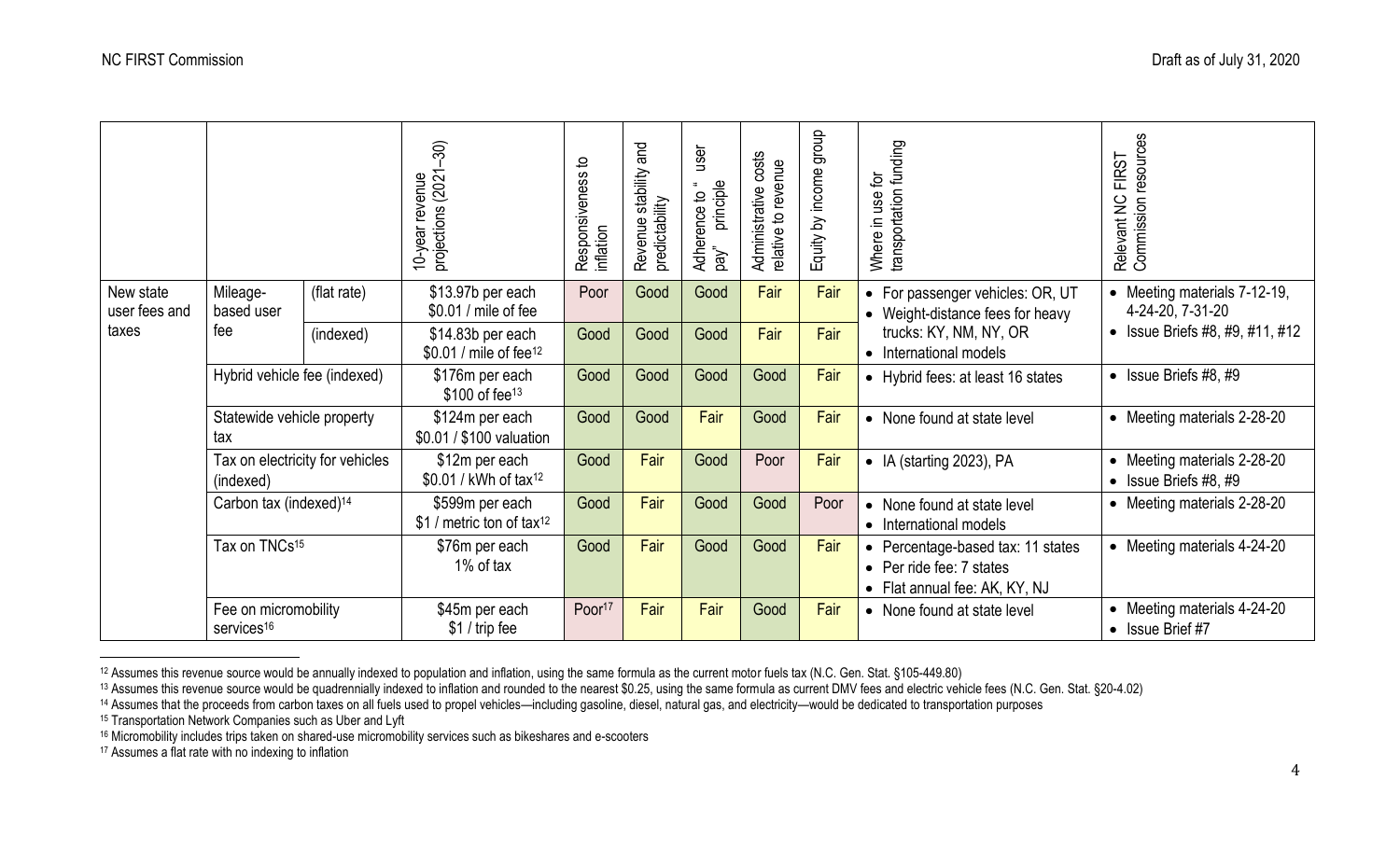|                                                                                            | $\widehat{30}$<br>enue<br>(202<br>ဇ္တ<br>ഉ<br>Ιĝθ<br>ंठे<br>S<br>ਠ | 요<br>eness<br>Responsive<br>inflation | ᅙ<br>σ<br>≝<br>Revenue stabil<br>predictability | use<br>principle<br>₽<br>පි<br>ā<br>Φ<br>등<br>g<br>⋖ | osts<br>Φ<br>œ<br>dministrative<br>Ф<br>Φ<br>≔<br>$\frac{a}{a}$<br>⊲ | dionb<br>income<br><u>ই</u><br>Equity | ding<br>흑<br>ځ<br>89<br>transportatior<br>Ξ<br>크.<br>Where | ഗ<br>cr.<br>≌<br>n<br>Ф<br>ட<br>O<br>z<br>∘<br>さ<br>ဟ<br>᠊ᢐ<br>Rele <sup>®</sup> |
|--------------------------------------------------------------------------------------------|--------------------------------------------------------------------|---------------------------------------|-------------------------------------------------|------------------------------------------------------|----------------------------------------------------------------------|---------------------------------------|------------------------------------------------------------|----------------------------------------------------------------------------------|
| Dedicated sales tax from<br>auto parts, accessories, and<br>related services <sup>18</sup> | \$5.00 <sub>b19</sub>                                              | Good                                  | Good                                            | Fair                                                 | Good                                                                 | Poor                                  | MI, MN                                                     | Meeting materials 7-31-20<br>Issue Brief #9                                      |

<sup>&</sup>lt;sup>18</sup> Related services include, for example, vehicle warranties and repairs

<sup>19</sup> Assumes current state sales and use tax rate of 4.75%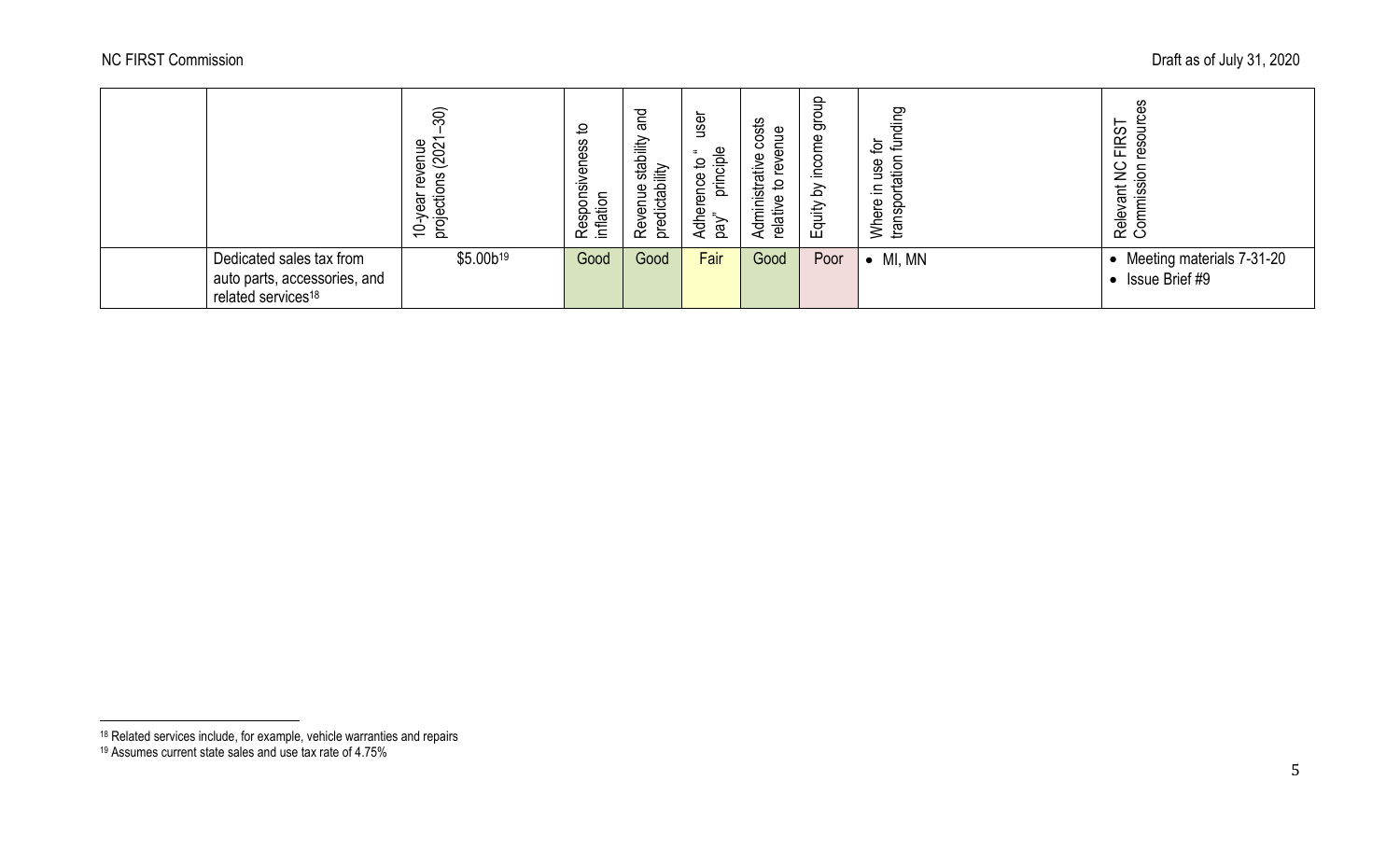|                      |                                                                    | $\mathfrak{D}$                              |                                | and                                         | user                                      | costs                                                 | dioub                     |                                                                                                                                                        | <b>FIRST</b>                                                            |
|----------------------|--------------------------------------------------------------------|---------------------------------------------|--------------------------------|---------------------------------------------|-------------------------------------------|-------------------------------------------------------|---------------------------|--------------------------------------------------------------------------------------------------------------------------------------------------------|-------------------------------------------------------------------------|
|                      |                                                                    | projections (2021<br>10-year revenue        | Responsiveness to<br>inflation | stability<br>Revenue stat<br>predictability | principle<br>×.<br>٩<br>Adherence<br>pay" | revenue<br>Administrative<br>$\mathbf{Q}$<br>relative | Equity by income          | transportation funding<br>đ<br>use<br>Where in                                                                                                         | Relevant NC FIRST<br>Commission resources<br>$\gtrapprox$               |
|                      |                                                                    |                                             |                                |                                             |                                           |                                                       |                           |                                                                                                                                                        |                                                                         |
| Non-user-fee options |                                                                    |                                             |                                |                                             |                                           |                                                       |                           |                                                                                                                                                        |                                                                         |
|                      | Statewide real property tax                                        | \$1.2b per each \$0.0001<br>\$100 valuation | Good                           | Good                                        | Fair                                      | Fair                                                  | Good                      | Statewide real property tax:<br>$\bullet$<br>KS, RI, WA, WI<br>Used for transportation:<br>$\bullet$<br>none found at state level <sup>20</sup>        | • Meeting materials 2-28-20                                             |
|                      | Hotel / occupancy tax                                              | \$610m per 1% of tax                        | Good                           | Good <sup>21</sup>                          | Fair                                      | Fair                                                  | Fair                      | State lodging tax: 26 states<br>$\bullet$<br>• Used for transportation: GA <sup>22</sup>                                                               | • Meeting materials 2-28-20<br>$\bullet$ Issue Brief #9                 |
|                      | Dedicated general sales tax                                        | \$16.8b per 1% of tax                       | Good                           | Good                                        | Fair                                      | Good                                                  | Poor                      | • At least 13 states                                                                                                                                   | Meeting materials 7-31-20<br>$\bullet$ Issue Brief #9                   |
|                      | Dedication of sales tax<br>collected on remote sales <sup>23</sup> | \$2.23b to \$3.58b                          | Good                           | Good                                        | Fair                                      | Good                                                  | Poor                      | Under review<br>$\bullet$                                                                                                                              | • Meeting materials 7-31-20                                             |
|                      | Dedicated tax on electricity <sup>24</sup>                         | \$260m per 0.25% of tax                     | Good                           | Good                                        | Fair                                      | Good                                                  | Poor                      | Under review<br>$\bullet$                                                                                                                              | • Meeting materials 2-28-20                                             |
|                      | General Fund appropriations                                        | Amounts as legislated                       | See<br>note <sup>25</sup>      | See<br>note <sup>25</sup>                   | See<br>note <sup>25</sup>                 | See<br>note <sup>25</sup>                             | See<br>note <sup>25</sup> | To supplement user-pay revenues:<br>$\bullet$<br>at least 25 states, federal<br>As primary funding approach:<br>$\bullet$<br>most international models | Meeting materials 7-12-19,<br>$7 - 31 - 20$<br>$\bullet$ Issue Brief #9 |

<span id="page-5-0"></span><sup>&</sup>lt;sup>20</sup> Although not an ad valorem property tax, Florida does assess an excise "documentary stamp" tax on certain documents, including deeds and other documents that transfer an interest in Florida real property. A portion of goes to the State Transportation Trust Fund (Fla. Stat. Ann. §201.15).

<sup>&</sup>lt;sup>21</sup> Assumes that, like local occupancy taxes, a state occupancy tax would apply to hotels, motels, and other short-term rental options such as Airbnb

<sup>&</sup>lt;sup>22</sup> All of the 26 states that are known to levy a statewide lodging tax do so on a percentage basis except for Georgia, which charges a flat \$5 per-night fee (see www.ncsl.org/research/fiscal-policy/state-lodging-taxes.as however, is also the only state known to use those revenues for transportation purposes (O.C.G.A. §48-13- 50.3).

<sup>&</sup>lt;sup>23</sup> Most remote sales are online, but also included are sales made by catalog, mail order, call center, or television shopping channel retail companies (N.C. Gen. Stat. §105-164.3 and §105-164.8; www.gao.gov/products/GAO-<sup>24</sup> Assumes that a 0.25% tax, dedicated to transportation, would be added to the existing 7% sales and use tax on electricity

<sup>25</sup> The evaluation for General Fund appropriations according to these five criteria would depend on the ultimate source of the funds and how the allocation was structured. North Carolina's General Fund is supported by vario sources including individual income tax (53%), state sales tax (31%), corporate income and franchise taxes (6.4%), excise taxes on alcohol and tobacco products (2.7%), insurance premium tax (2.1%), and non-tax revenues (4%